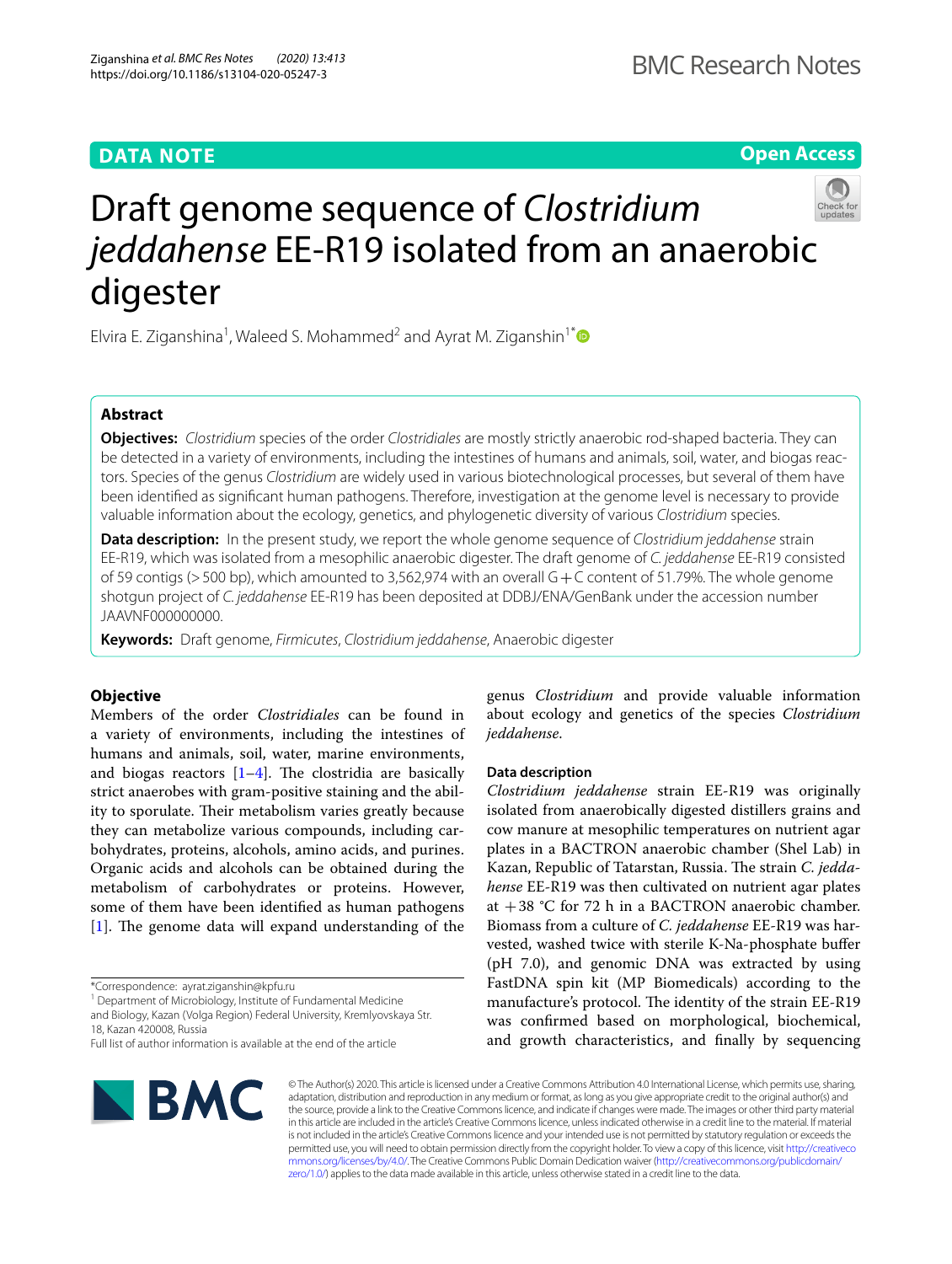<span id="page-1-1"></span>**Table 1 Overview of data fles/data sets**

| Label      | Name of data file/data set                                          | File types (file<br>extension) | Data repository and identifier (DOI or accession number)         |
|------------|---------------------------------------------------------------------|--------------------------------|------------------------------------------------------------------|
| Data set 1 | C. jeddahense EE-R19, whole<br>genome shotgun sequencing<br>project | FASTA                          | Genbank (https://www.ncbi.nlm.nih.gov/nuccore/JAAVNF000000000.1) |
| Data set 2 | C. jeddahense EE-R19, 16S riboso-<br>mal RNA gene, partial sequence | FASTA                          | Genbank (https://identifiers.org/ncbi/insdc:MT253587.1)          |

its 16S rRNA gene (Table [1](#page-1-1)) (16S rRNA gene sequence, 1385 bp, BLAST identity of 99.33% to *Clostridium jeddahense* strain JCD (NR\_144697.1)). In addition, the average Nucleotide Identity (ANI) values were estimated using the JSpeciesWS online service for the comparison of the whole genome sequences [\[5](#page-2-1)], which confrmed that the strain EE-R19 belongs to the *C. jeddahense* species.

DNA libraries were created as previously reported [\[6](#page-2-2), [7\]](#page-2-3) and according to the Illumina protocol. The genome was then sequenced using an Illumina MiSeq system on a paired-end library with MiSeq Reagent Kit v3 (600 cycle). Quality assessment of the FASTQ sequence fles was based on the FastQC software (version 0.11.8) [[8\]](#page-2-4). Velvet assembler (version 1.2.10) was used to assemble reads into contigs [[9\]](#page-2-5). Mauve program (version 2.4.0) was used as a contig ordering tool  $[10]$  $[10]$  $[10]$ . The bacterial genome annotation was achieved by uploading the genome assembly of the *C. jeddahense* strain EE-R19 to Rapid Annotation using Subsystem Technology (RAST) server  $[11]$  $[11]$  $[11]$ . The number of rRNA and tRNA genes was further recognized by using Barrnap (version 0.9) [\[12](#page-2-8)] and Aragorn (version 1.2) [[13\]](#page-2-9), respectively.

After fltering and quality assessment, reads were then assembled into 59 contigs (>500 bp), fnally creating a genome with a total size of 3,562,974, having an average  $G+C$  content of 51.79%. The RAST server predicted 3972 protein-coding genes. Most of the annotated genes determined the synthesis of amino acids and derivatives (258), carbohydrates metabolism (253), protein metabolism (164), synthesis of cofactors, vitamins, prosthetic groups and pigments (122), and fatty acids, lipids and isoprenoids metabolism (32). Barrnap and Aragorn predicted 5 rRNA and 47 tRNA genes, respectively. The strain *C. jeddahense* strain EE-R19 has several genes involved in the biodegradation of carbohydrates and proteins, mixed acid and lactate fermentation, butanol biosynthesis, as well as in the metabolism of acetoin and butanediol. Moreover, several genes have been identifed that are responsible for resistance to toxic compounds, including copper, cobalt, zinc, and cadmium. The genome data presented here should contribute to further research on this organism.

# **Limitations**

The exact genome length, synteny, number of rRNA genes, and repetitive elements cannot be certainly reported since the data obtained is based on the draft level genome sequence.

#### **Acknowledgements**

Not applicable.

#### **Authors' contributions**

EEZ and WSM conducted experiments, fulflled genome analysis and interpretation of the data. AMZ designed the study and prepared the manuscript. All authors read and approved the fnal manuscript.

#### **Funding**

The reported study was funded by the Russian Foundation for Basic Research [Grant No. 18-29-25058]. RFBR did not take part in the design or realization of the study.

## **Availability of data materials**

The data described in this Data note can be freely and openly accessed at DDBJ/ENA/GenBank. Accession Numbers[–https://www.ncbi.nlm.nih.gov/](https://www.ncbi.nlm.nih.gov/nuccore/JAAVNF000000000.1) [nuccore/JAAVNF000000000.1](https://www.ncbi.nlm.nih.gov/nuccore/JAAVNF000000000.1) (whole genome project) [[14](#page-2-10)] and [https://ident](https://identifiers.org/ncbi/insdc:MT253587.1) [ifers.org/ncbi/insdc:MT253587.1](https://identifiers.org/ncbi/insdc:MT253587.1) (16S rRNA gene sequence) [\[15\]](#page-2-11).

#### **Ethics approval and consent to participate**

Not applicable.

#### **Consent for publication**

Not applicable.

#### **Competing interests**

The authors have declared that no competing interest exists.

#### **Author details**

<sup>1</sup> Department of Microbiology, Institute of Fundamental Medicine and Biology, Kazan (Volga Region) Federal University, Kremlyovskaya Str. 18, Kazan 420008, Russia. <sup>2</sup> Department of Biotechnology, Faculty of Agriculture, Al-Azhar University, Cairo 11651, Egypt.

## Received: 29 April 2020 Accepted: 21 August 2020 Published online: 03 September 2020

### **References**

- <span id="page-1-0"></span>1. Wells CL, Wilkins TD. *Clostridia*: spore forming anaerobic bacilli. In: Baron S, editor. Medical Microbiology. 4th ed. Galveston: University of Texas Medical Branch; 1996.
- 2. Lagier JC, Bibi F, Ramasamy D, Azhar EI, Robert C, Yasir M, et al. Non contiguous-fnished genome sequence and description of *Clostridium jeddahense* sp. nov. Stand Genomic Sci. 2014;9:1003–19.
- 3. Ziganshina EE, Belostotskiy DE, Shushlyaev RV, Miluykov VA, Vankov PY, Ziganshin AM. Microbial community diversity in anaerobic reactors